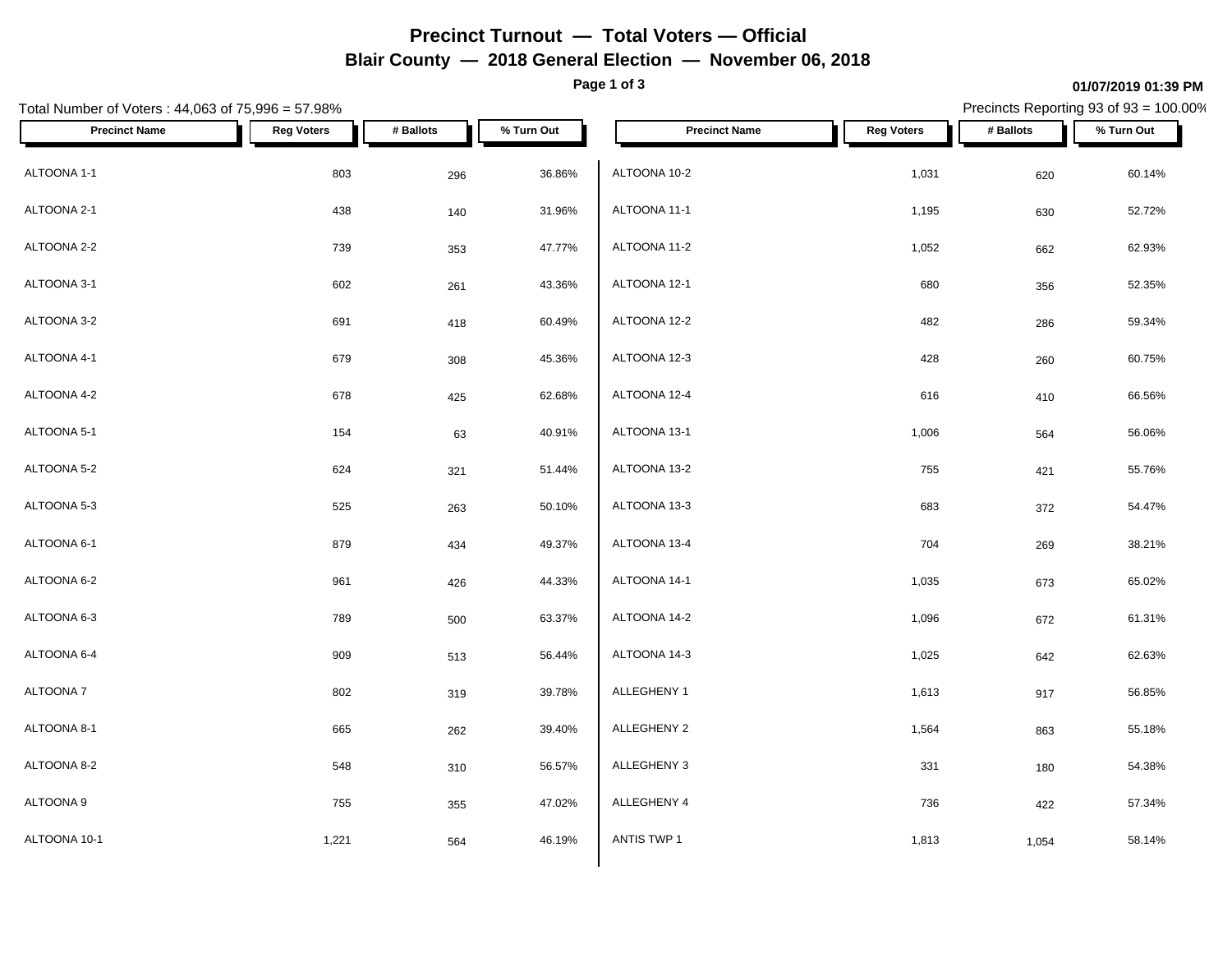# **Precinct Turnout — Total Voters — Official Blair County — 2018 General Election — November 06, 2018**

**Page 2 of 3**

#### **01/07/2019 01:39 PM**

Precincts Reporting 93 of 93 = 100.00%

| Total Number of Voters: 44,063 of 75,996 = 57.98% |                   |           | Precincts Reporting 93 of 93 = 100.00% |                        |                   |           |            |
|---------------------------------------------------|-------------------|-----------|----------------------------------------|------------------------|-------------------|-----------|------------|
| <b>Precinct Name</b>                              | <b>Reg Voters</b> | # Ballots | % Turn Out                             | <b>Precinct Name</b>   | <b>Reg Voters</b> | # Ballots | % Turn Out |
| ANTIS TWP 2                                       | 1,150             | 725       | 63.04%                                 | HOLLIDAYSBURG 2        | 515               | 311       | 60.39%     |
| ANTIS TWP 3                                       | 1,372             | 838       | 61.08%                                 | HOLLIDAYSBURG 3        | 572               | 323       | 56.47%     |
| BELLWOOD BORO                                     | 1,061             | 636       | 59.94%                                 | <b>HOLLIDAYSBURG 4</b> | 638               | 399       | 62.54%     |
| <b>BLAIR TWP 1</b>                                | 1,118             | 735       | 65.74%                                 | HOLLIDAYSBURG 5        | 517               | 334       | 64.60%     |
| <b>BLAIR TWP 2</b>                                | 1,197             | 766       | 63.99%                                 | HOLLIDAYSBURG 6        | 482               | 288       | 59.75%     |
| <b>BLAIR TWP 3</b>                                | 929               | 558       | 60.06%                                 | HOLLIDAYSBURG 7        | 473               | 298       | 63.00%     |
| <b>CATHARINE TWP</b>                              | 453               | 294       | 64.90%                                 | <b>HUSTON TWP</b>      | 736               | 477       | 64.81%     |
| <b>DUNCANSVILLE</b>                               | 814               | 507       | 62.29%                                 | <b>JUNIATA TWP</b>     | 667               | 425       | 63.72%     |
| FRANKSTOWN TWP1                                   | 1,149             | 751       | 65.36%                                 | LOGAN TWP 1            | 1,327             | 795       | 59.91%     |
| FRANKSTOWN TWP2                                   | 1,063             | 717       | 67.45%                                 | LOGAN TWP 2            | 1,576             | 976       | 61.93%     |
| <b>FRANKSTOWN TWP3</b>                            | 1,217             | 805       | 66.15%                                 | LOGAN TWP 3            | 794               | 491       | 61.84%     |
| FRANKSTOWN TWP4                                   | 1,013             | 623       | 61.50%                                 | LOGAN TWP 4            | 1,097             | 661       | 60.26%     |
| FRANKSTOWN TWP5                                   | 1,234             | 817       | 66.21%                                 | LOGAN TWP 5            | 1,132             | 706       | 62.37%     |
| FREEDOM TWP 1                                     | 653               | 449       | 68.76%                                 | LOGAN TWP 6            | 1,566             | 879       | 56.13%     |
| FREEDOM TWP 2                                     | 1,309             | 727       | 55.54%                                 | LOGAN TWP 7            | 533               | 329       | 61.73%     |
| <b>GREENFIELD TWP1</b>                            | 884               | 478       | 54.07%                                 | <b>MARTINSBURG 1</b>   | 539               | 372       | 69.02%     |
| <b>GREENFIELD TWP2</b>                            | 119               | 64        | 53.78%                                 | <b>MARTINSBURG 2</b>   | 688               | 411       | 59.74%     |
| <b>GREENFIELD TWP3</b>                            | 1,088             | 614       | 56.43%                                 | NEWRY BORO             | 130               | 77        | 59.23%     |
| <b>HOLLIDAYSBURG 1</b>                            | 413               | 207       | 50.12%                                 | NORTH WOODBURY         | 1,592             | 971       | 60.99%     |
|                                                   |                   |           |                                        |                        |                   |           |            |